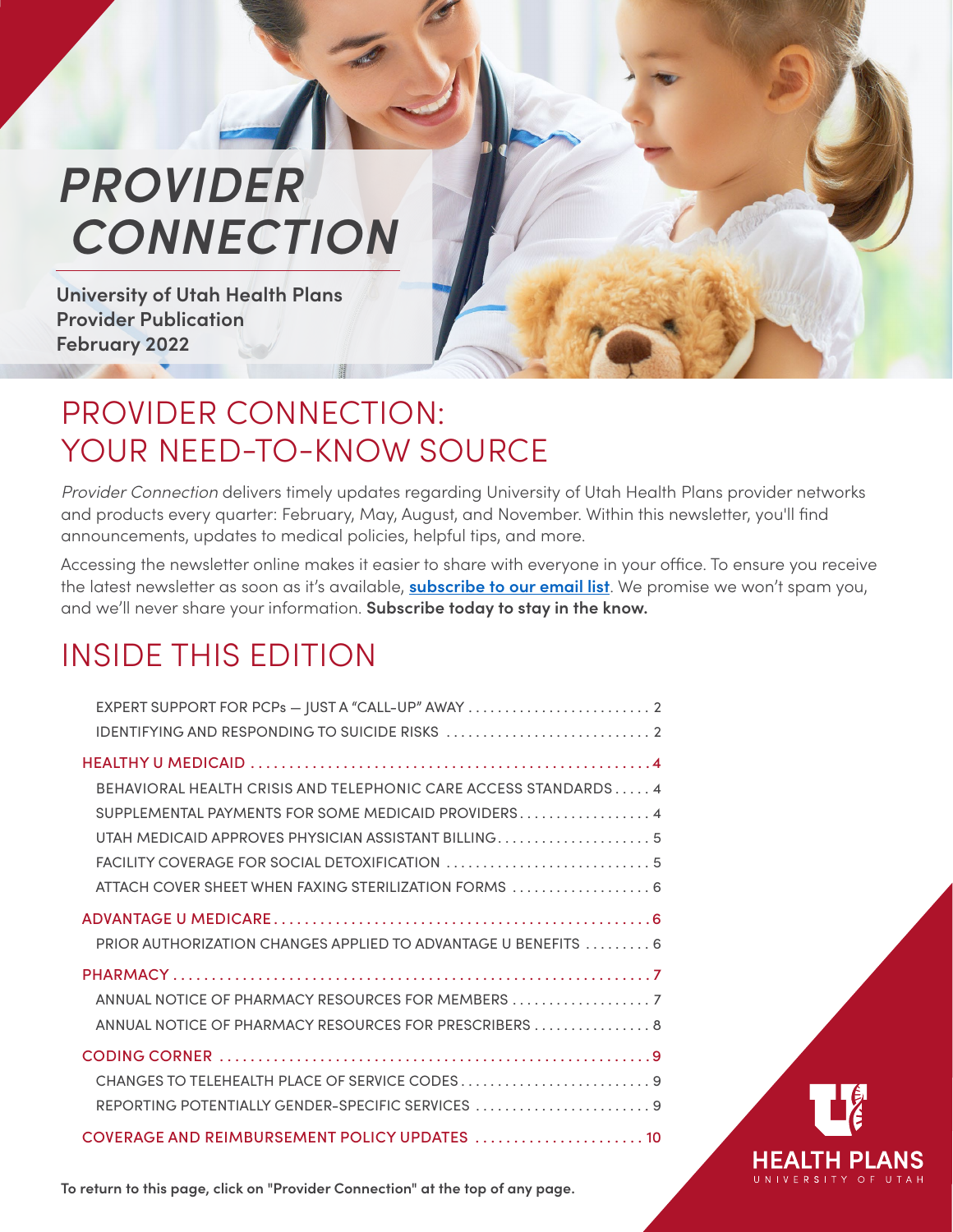

## EXPERT SUPPORT FOR PCPS — JUST A "CALL-UP" AWAY

Did you know Utah offers a statewide psychiatric phone consult service to support primary care providers (PCPs) as they treat young patients with behavioral health disorders? CALL-UP is a legislatively funded program through the Huntsman Mental Health Institute (HMHI), designed to address the limited number of psychiatric services in Utah and improve access to them.

CALL-UP provides the following benefits:

- » Addresses the needs of patients ages 24 years and younger
- » No cost to providers or patients throughout the State of Utah
- » Optimizes PCPs' ability and confidence to diagnose and treat mild to moderate mental health issues
- » Improves quality of care and health outcomes for patients by enhancing early interventions
- » Improves the continuum of care by encouraging behavioral health and physical health integration
- » Ensures appropriate referrals for individuals with serious health concerns



Licensed psychiatrists are immediately available to discuss medication options, treatment plans, diagnoses, and more. Call **801-587-3636** or visit **[uofuhealth.org/call-up](https://healthcare.utah.edu/hmhi/programs/call-up.php?utm_source=vanity)** for more information.

CALL-UP also offers several insightful webinars. Visit **[CALL-UP WEBINARS](https://healthcare.utah.edu/hmhi/programs/call-up.php#callupwebinars)** to view current and past offerings.

### <span id="page-1-0"></span>IDENTIFYING AND RESPONDING TO SUICIDE RISKS

At one and a half times the national average, Utah has one of the highest rates of suicide in the nation. In fact, according to a 2018 article in the Washington Post, suicide rates in Utah rose 46.5 percent between 1999 and 2016. Whether in our homes, neighborhoods, or clinics, understanding suicide and its warning signs, and knowing how to intervene are crucial to help stem the epidemic.

#### **KNOW THE SIGNS**

It's often difficult to recognize when someone is approaching their breaking point. Suicide predictors generally gravitate toward mental health and depression for women; whereas for men, the factors seem to be financial, work, or intimate partner issues. Anger is quite often the precipitating factor leading to suicide in men.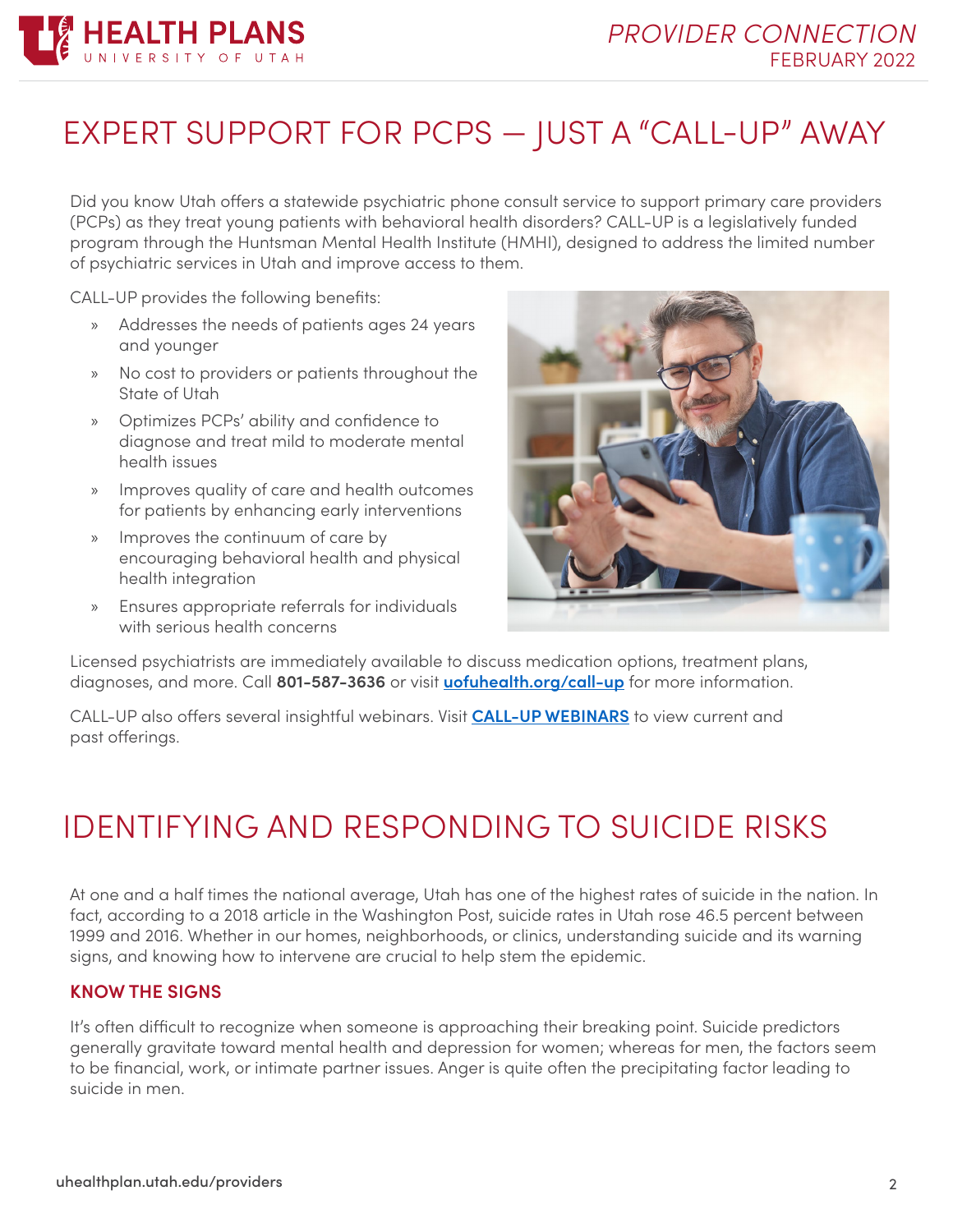

#### **IF YOU ARE CONCERNED SOMEONE MAY BE AT RISK**

- 1. Ask them if they've been thinking about harming themselves
- 2. Encourage them to seek help
- 3. Refer them to the appropriate professional help

#### **RESOURCES TO OFFER**

- » CrisisLine **800-273-8255** HMHI offers free intervention in emergency and nonemergency situations.
- » Care Management **888-981-0213** option 2 For University of Utah Health Plans members, highly trained registered nurse care managers are available to help members or providers ensure the individual receives the care they need, when and where they need it.
- » Suicide Prevention Lifeline **800-273-8255** The National Suicide Prevention Lifeline is a national network of local crisis centers that provide free and confidential emotional support to people in suicidal crisis or emotional distress, 24 hours a day, 7 days a week.
- » HMHI Stabilization Services **801-585-1212** In collaboration with University of Utah Health Plans, HMHI Stabilization Services can care for your patients needing immediate stabilization and support.
- » SafeUT The SafeUT Crisis Chat and Tip Line app offers real-time crisis intervention to youth throughout Utah, providing live chat services and a confidential tip program—all from the convenience of a smartphone.

Our "why" is the same as yours: to ensure the health of the communities we serve. Please discuss suicide prevention with all staff in your office. Share this article and other resources available. Train staff how to recognize and respond to potential risks. Step up, speak up. We may not be able to fully eradicate this epidemic in our communities—but we must try.

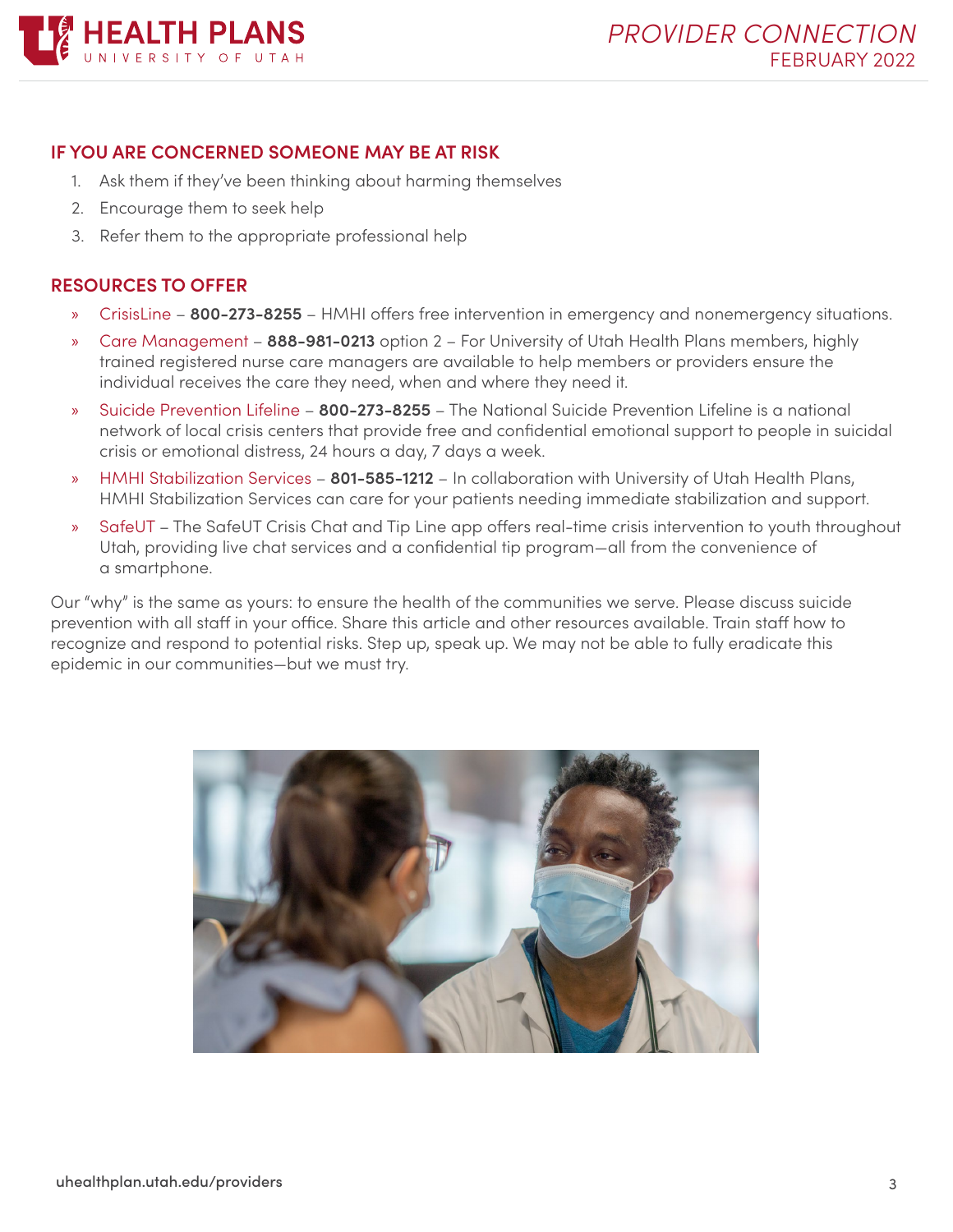

## **HEALTHY U** MEDICAID

## <span id="page-3-0"></span>BEHAVIORAL HEALTH CRISIS AND TELEPHONIC CARE ACCESS STANDARDS

Members of Healthy U Behavioral, as well as all members of the community, have access to crisis response programs to provide immediate behavioral therapy—even if their established behavioral health professional is not available.

- 1. Initial Screening If it appears patients need emergency behavioral health therapy care, the provider practice should conduct an initial screening **within 30 minutes of the patient's call** requesting emergency care.
- 2. Face-to-Face Visit Following the telephonic emergency care assessment, if the provider determines the **patient needs emergency services**, the provider should arrange a **face-to-face visit within an hour**.
- 3. Following the telephonic emergency care assessment If the provider determines the patient needs **urgent care**, the provider should arrange a **face-to-face visit within 15 days**.

The following options are provided by the HMHI 24 hours a day, 365 days a year:

- » HMHI CrisisLine **800-273-8255** Crisis intervention and suicide prevention
- » HMHI WarmLine Triaged through the CrisisLine Noncrisis support by Certified Peer Specialists offering engagement, a sense of hope, and self-respect
- » HMHI Receiving Center Triaged through the CrisisLine Therapeutic crisis management, assessment, and discharge planning in a short-term setting (up to 23 hours)

**For Immediate Outpatient Assessment and Stabilization** – Call our dedicated Advanced Practice Registered Nurse (APRN) at **801-585-1212**, 24 hours a day, 365 days a year.

## <span id="page-3-1"></span>SUPPLEMENTAL PAYMENTS FOR SOME MEDICAID PROVIDERS

The Centers for Medicare and Medicaid Services (CMS) authorized Utah to make supplemental payments to certain Medicaid providers for three years, retroactive to April 1, 2021. The temporary supplemental payments are funded with American Rescue Plan Act (ARPA), Home and Community-Based Services (HCBS) Enhanced Funding to address the increased expenses incurred and workforce challenges that have emerged from the COVID-19 pandemic.

Read **[ARPA Enhanced Funding](https://medicaid.utah.gov/arpa/)** to learn who qualifies and how to apply.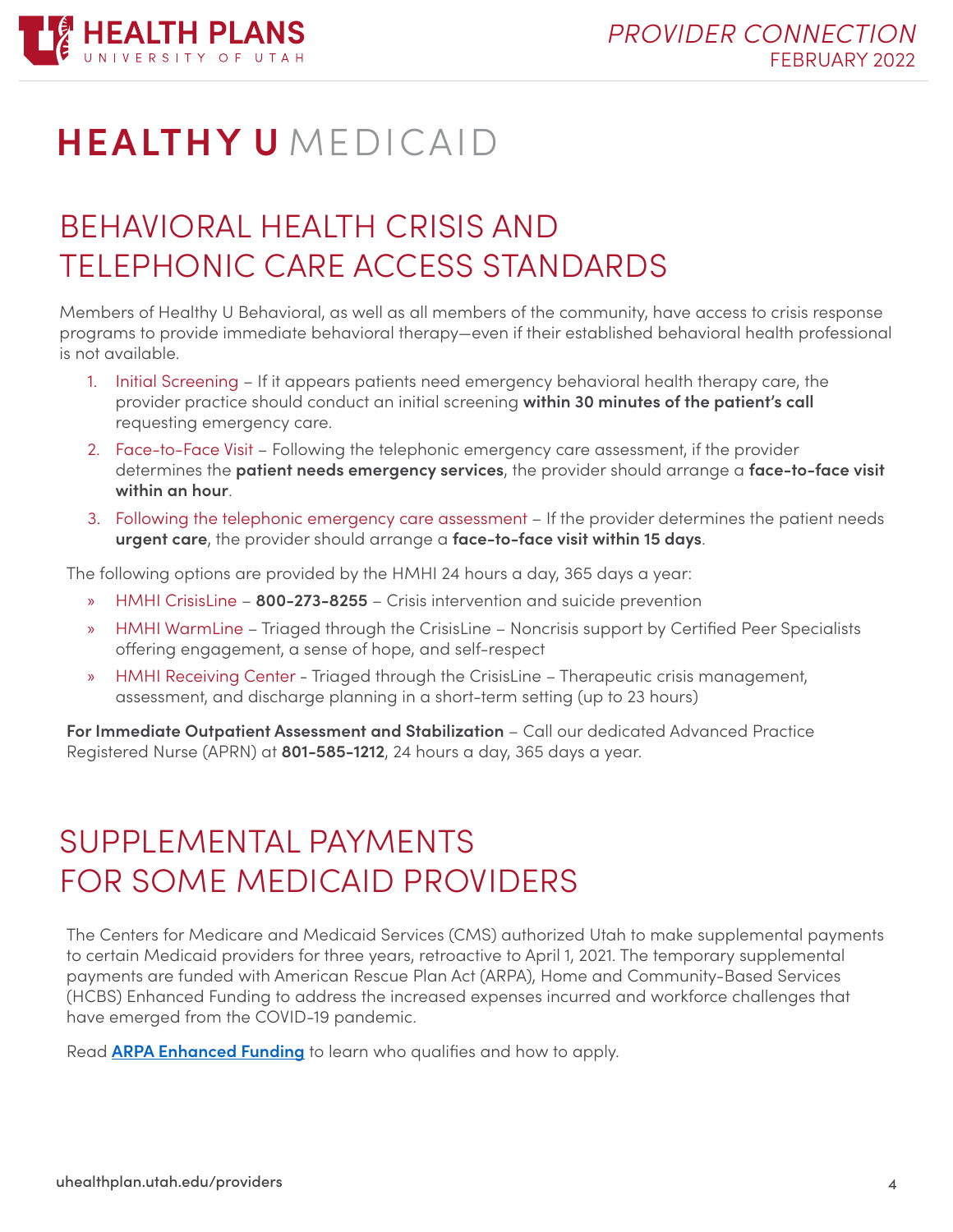

### <span id="page-4-0"></span>UTAH MEDICAID APPROVES PHYSICIAN ASSISTANT BILLING

Effective May 5, 2021, Utah Medicaid began allowing Physician Assistants (PAs) to bill directly for appropriate Medicaid services. Formerly, PAs were required to bill services through a supervising physician. The state has created a new provider type, **25** – *Physician Assistants*, for those who plan to operate/bill independently or become a rendering/servicing provider.

As with all Medicaid providers, PAs can only submit claims for services permitted within their scope of practice, training, and licensure in accordance with Utah State statutes and federal regulations. Scope of practice is outlined by the Division of Occupational and Professional Licensing in Administrative Rule.

- » In accordance with **[Senate Bill 27](https://le.utah.gov/~2021/bills/static/SB0027.html)**, "Physician Assistant Act Amendments" and **[Senate Bill 28](https://le.utah.gov/~2021/bills/static/SB0028.html)**, "Physician Assistant Mental Health Practice," passed during the 2021 Legislative General Session, Utah Medicaid now allows PAs to bill for appropriate Medicaid services.
- » Healthy U has allowed PAs in rural zip codes to bill independently for Medicaid-covered services of provider type **20** – *Physician*. With the passage of Senate Bills 27 and 28, Healthy U will now allow PAs in Urban zip codes within Weber, Davis, Salt Lake, and Utah counties to bill independently for Medicaid-covered services associated to Utah Medicaid's provider type **25** – *Physician Assistant*.
- » PAs with practice locations within urban zip codes, who plan to bill independently, are required to verify services are covered for their provider type **prior** to rendering services to enrolled Healthy U Medicaid members. Review Medicaid's **[Coverage and Reimbursement Lookup Tool](https://health.utah.gov/stplan/lookup/CoverageLookup.php)**, under provider type **25**, for a list of covered services.

## <span id="page-4-1"></span>FACILITY COVERAGE FOR SOCIAL DETOXIFICATION

In the **[MEDICAID INFORMATION BULLETIN: October 2021](https://medicaid.utah.gov/Documents/manuals/pdfs/Medicaid Information Bulletins/Traditional Medicaid Program/2021/October2021-MIB.pdf)** (MIB), Utah Medicaid announced changes to their coverage of clinically managed residential management, including who is eligible to provide these services. Effective July 1, 2021, for Medicaid members enrolled in Prepaid Mental Health Plans (PMHPs), Utah Medicaid Integrated Care (UMIC) Plans, or HOME, social detoxification is covered under these plans. Healthy U will only cover eligible social detoxification services when they are provided by a contracted and licensed residential withdrawal-management facility.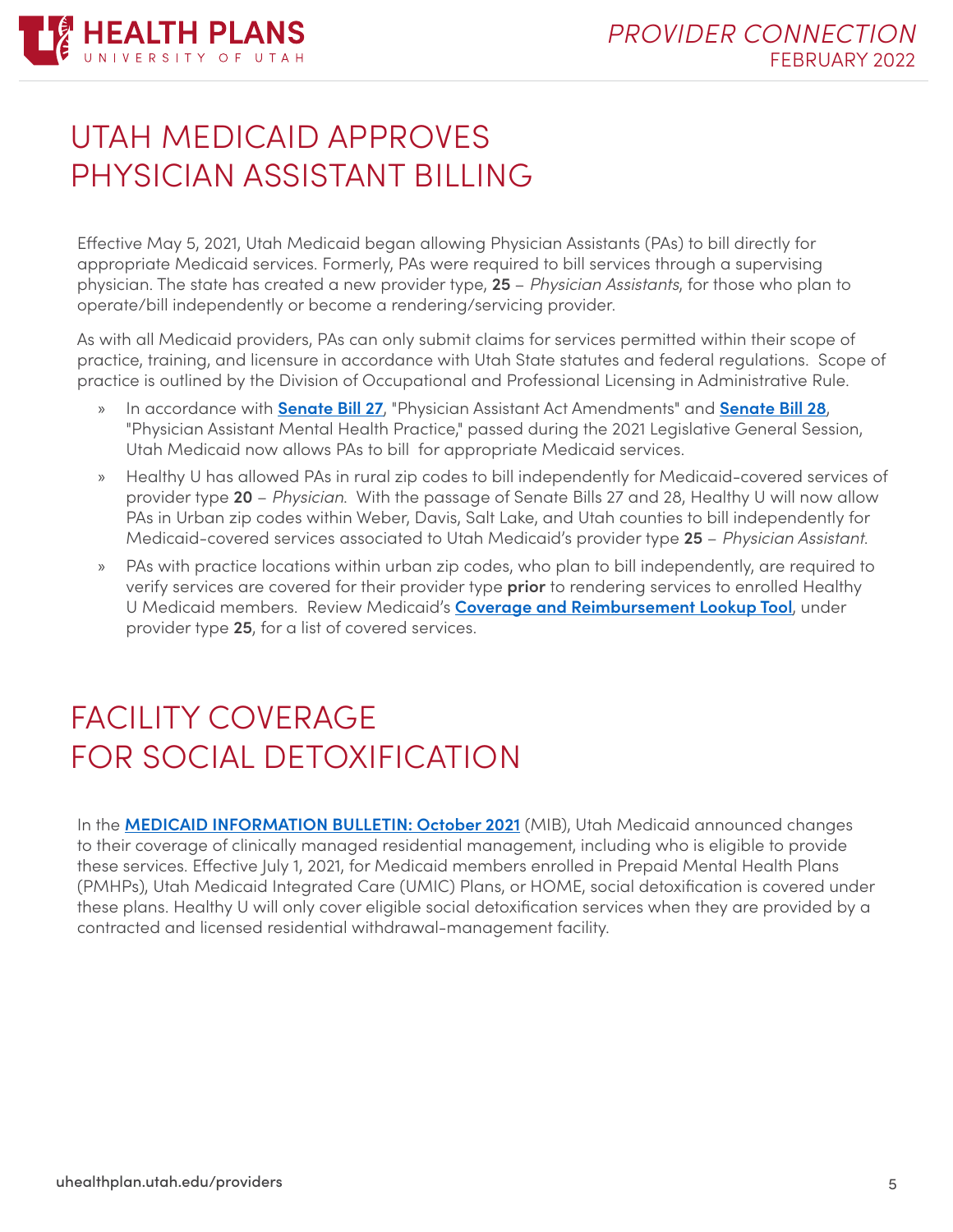

## <span id="page-5-0"></span>ATTACH COVER SHEET WHEN FAXING STERILIZATION FORMS

For your convenience, we've created a **[cover sheet](https://uhealthplan.utah.edu/providers/pdf/hu_sterilization_hysterectomy_form_cover_sheet.pdf)** to include when faxing a *Utah Medicaid Consent for Sterilization* form or *Utah Medicaid Hysterectomy Acknowledgement Form* to U of U Health Plans. Attach this cover sheet to help ensure the completed sterilization form is delivered to the Adjustments team for adjudication with the correct claim. Remember to fill out the cover sheet and sterilization form as completely as possible to expedite delivery and processing.

# Advantage

## <span id="page-5-1"></span>PRIOR AUTHORIZATION PROCESS CHANGES APPLIED TO ADVANTAGE U SIGNATURE (PPO) BENEFITS

U of U Health Plans continually seeks ways to reduce administrative burden for our contracted providers and to speed the delivery of care, while also ensuring our members receive medically necessary care at the lowest appropriate cost. To this end, we are streamlining some of our post-service and prior authorization processes.

We recognize that authorization processes consume time and resources, with their associated costs, for the requesting provider office as well as the health plan. Missing or inadequate documentation necessary to complete a prior authorization review delays the authorization response, leads to needless denials, and may interrupt delivery of appropriate care. The following administrative policies are being implemented to promote maximum efficiency and appropriate care.

#### **[Admin-023, Administrative Denials](https://uhealthplan.utah.edu/medicalpolicy/pdf/admin-023.pdf)**

#### **Effective April 1, 2022**

This policy outlines the review process when some clinical documentation is received, but the information received is insufficient to complete a review of medical necessity. In this circumstance, U of U Health Plans will attempt to obtain additional documentation from the requesting provider; however, if the requested records are not received within the time frame specified, the prior authorization request will be administratively denied. This applies to pre-service as well as post-service requests. Also, unlike a dismissal, an administrative denial is a true denial. To have this denial reconsidered for possible approval requires a formal appeal.

As the requesting provider will receive more immediate feedback regarding what is needed to complete the review, we believe this policy will also expedite the completion of reviews, potentially making possible more timely delivery of services.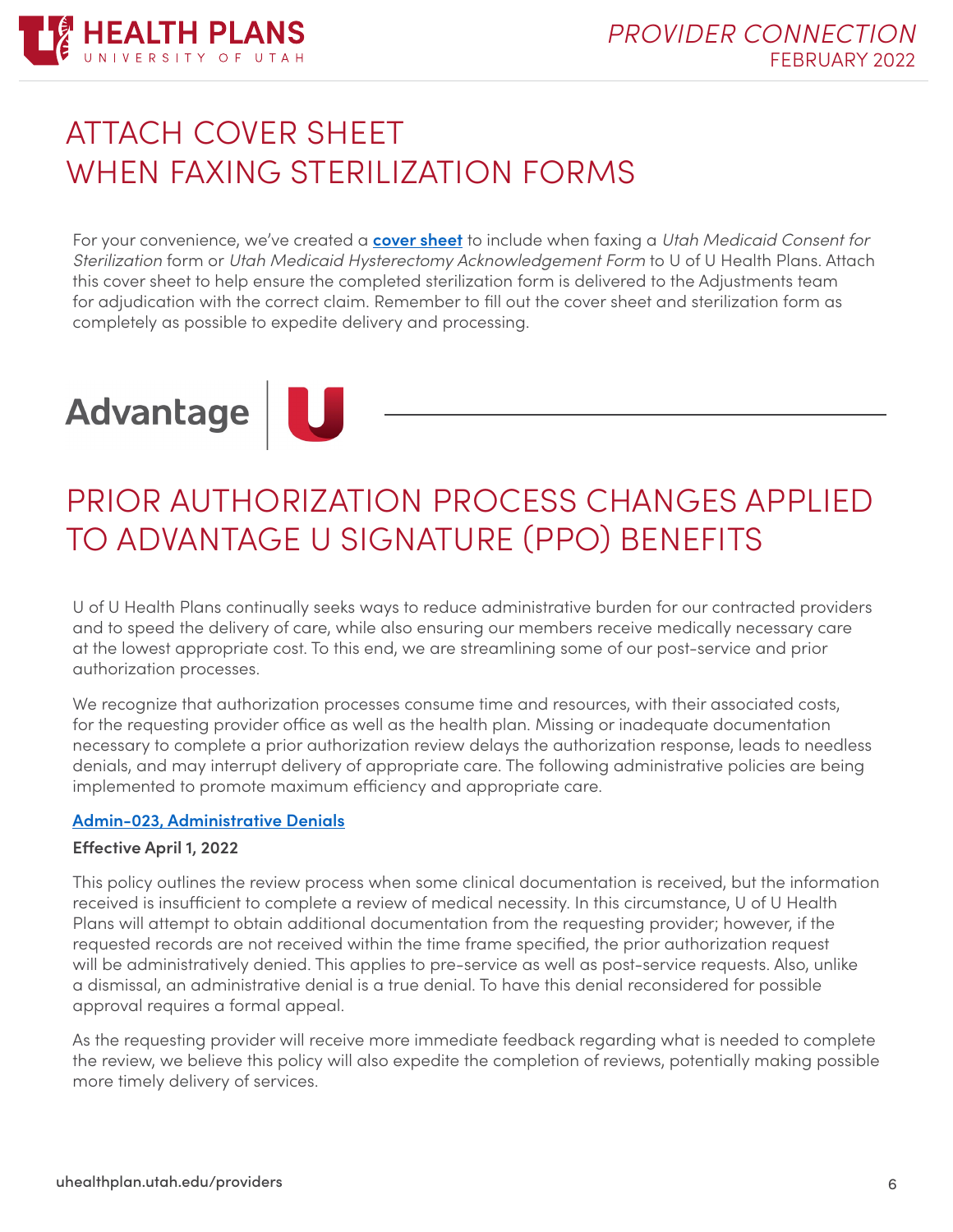

#### **[Admin-022, Retrospective Service Reviews](https://uhealthplan.utah.edu/medicalpolicy/pdf/admin-022.pdf)**

#### **Effective April 1, 2022**

This policy outlines requirements regarding authorization requests for ongoing care (concurrent review) when insufficient or no clinical information was submitted or for services requiring prior authorization for which prior authorization was not obtained. U of U Health Plans is not obligated to consider coverage of services in these circumstances; however, we recognize there are occasions when a prior authorization request might inadvertently be overlooked. In consideration to our providers and concern for our members, this policy provides flexibility to consider post-service authorization requests when extenuating circumstances exist. While these circumstances exist and will be considered per the policy, U of U Health Plans highly encourages submitting timely authorizations to streamline the process.

**Note**: Any request for post-service authorization must be received by U of U Health Plans prior to receipt of claims for that service.

We encourage you to review these administrative policies in their entirety. Policies are available at **[uhealthplan.utah.edu/medicalpolicy](https://uhealthplan.utah.edu/medicalpolicy/pdf/admin-022.pdf)**. Once you accept the Coverage Policies Terms and Conditions, click on the "Administrative" link in the left navigation bar.

We also encourage you to regularly review **[Procedures, Products, and Treatment Requiring Prior](https://uhealthplan.utah.edu/providers/policy-forms.php#section1)  [Authorization](https://uhealthplan.utah.edu/providers/policy-forms.php#section1)** to ensure you are requesting prior authorization for those services for which authorization is required. We anticipate the improved speed and accuracy with which we respond to prior authorization requests will result in improved efficiency and reduced administrative burden for your office and our members. The changes will include all products and networks administered by U of U Health Plans except Advantage U (Medicare).

Questions regarding these upcoming policies? Please contact your Provider Relations consultant, call the Provider Relations department at **801-587-2838** or **833-970-1848**, or email **[Provider Relations](mailto:provider.relations@hsc.utah.edu)**.

## <span id="page-6-0"></span>**PHARMACY**

Our medication and pharmacy information is updated as changes occur. Please visit our **[Pharmacy site](https://uhealthplan.utah.edu/pharmacy/)** at least quarterly to view the most recent information.

## <span id="page-6-1"></span>ANNUAL NOTICE OF PHARMACY RESOURCES FOR MEMBERS

U of U Health Plans provides prescription drug coverage.

**[View general information about our pharmacy coverage](https://uhealthplan.utah.edu/pharmacy/)**, including the preferred drug list for each member's plan, information on how to use the pharmaceutical procedures, an explanation of limits, the process for generic substitution, therapeutic interchange, and step therapy, and how prescribing practitioners must participate in an exception request. Preferred drug lists may change from time to time, but updates are posted on the website on or before the effective date of any change. We recommend that providers review the website quarterly for formulary updates.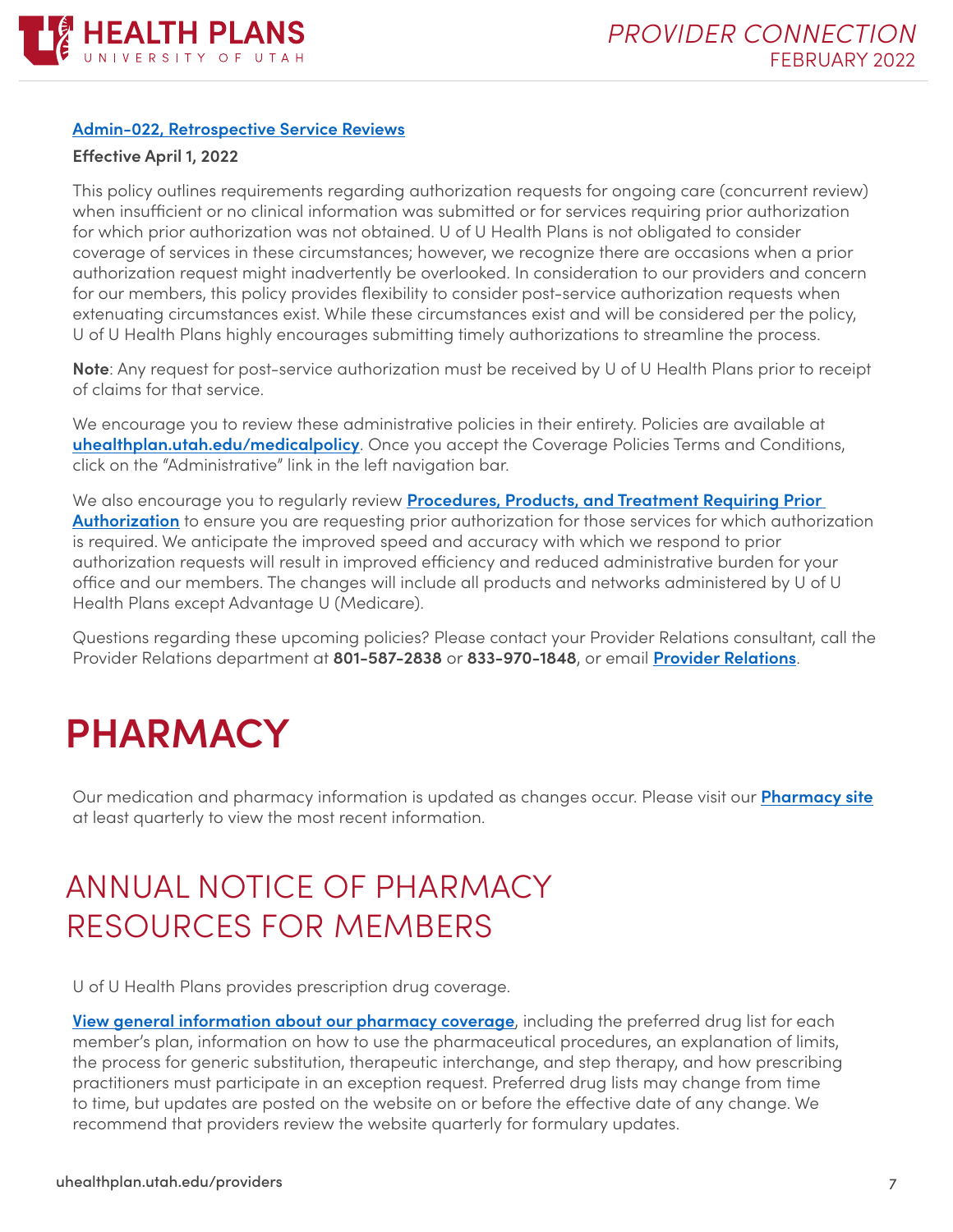

## <span id="page-7-0"></span>ANNUAL NOTICE OF PHARMACY RESOURCES FOR PRESCRIBERS

For the 2022 year, a list of medical pharmacy medications that require authorization, along with our Preferred Drug List (PDL)/Formulary for retail/specialty pharmacy medications are available online. "Bookmark" the following sites in your internet favorites for convenient reference.

#### **MEDICAL PHARMACY MEDICATIONS**

View the current list of **[Pharmacy Services and Products requiring Prior Authorization](https://uhealthplan.utah.edu/for-providers/prior-authorization.php)** for a list of medical pharmacy medications and their associated codes that require prior authorization.

#### **Medical Pharmacy Prior Authorizations**

For injections, infusions, and other medications administered in a clinical setting, complete the appropriate Prior Authorization Form:

- » **[Online Submission Form](https://apps.uhealthplan.utah.edu/UHealthPlansForms/Authorization/Create)**
- » **[Fax Form](https://uhealthplan.utah.edu/for-providers/pdf/2019_march_um-request_04112019.pdf)**

Remember to attach supporting documentation as indicated.

#### **RETAIL PHARMACY MEDICATIONS**

For retail and specialty pharmacy medications, view the **[Preferred Drug List \(PDL\)/Formulary](https://uhealthplan.utah.edu/pharmacy/)** for prescribing limits, step therapy, or prior authorization requirements. Multiple formularies are available, depending on the member's benefit plan.

#### **Retail Pharmacy Prior Authorizations**

- » For requests submitted online, we partner with RealRx, our Pharmacy Benefit Manager (PBM), to review prior authorization requests. Complete a Prescriber Web Prior Authorization form and attach supporting documentation where indicated at the bottom of the form.
- » If you prefer to print and fax the request, print and complete the appropriate **[Pharmacy Prior](https://uhealthplan.utah.edu/medicalpolicy/pharmacy-filtered.php)  [Authorization Form](https://uhealthplan.utah.edu/medicalpolicy/pharmacy-filtered.php)** corresponding to the medication or category for your request and as appropriate to the member's benefit plan. Fax the completed form, along with all supporting documentation, to **888-509-8142**.

#### **QUESTIONS?**

- » Medical Pharmacy Medications call the Pharmacy Customer Service team serving the member's benefit plan
	- Healthy U Medicaid **801-213-4104**
	- Individual and Family Exchange **801-213-4111**
	- Large and Small Group Business **801-213-4008**
- » Retail Pharmacy Medications call the Pharmacy Customer Service team serving the member's benefit plan, available 24 hours a day, 365 days a year
	- Healthy U Medicaid **855-856-5694**
	- Individual and Family Exchange **855-869-4769**
	- Large and Small Group Business **855-859-4892**
	- University of Utah Health Employee Plan **855-856-5690**

#### uhealthplan.utah.edu/providers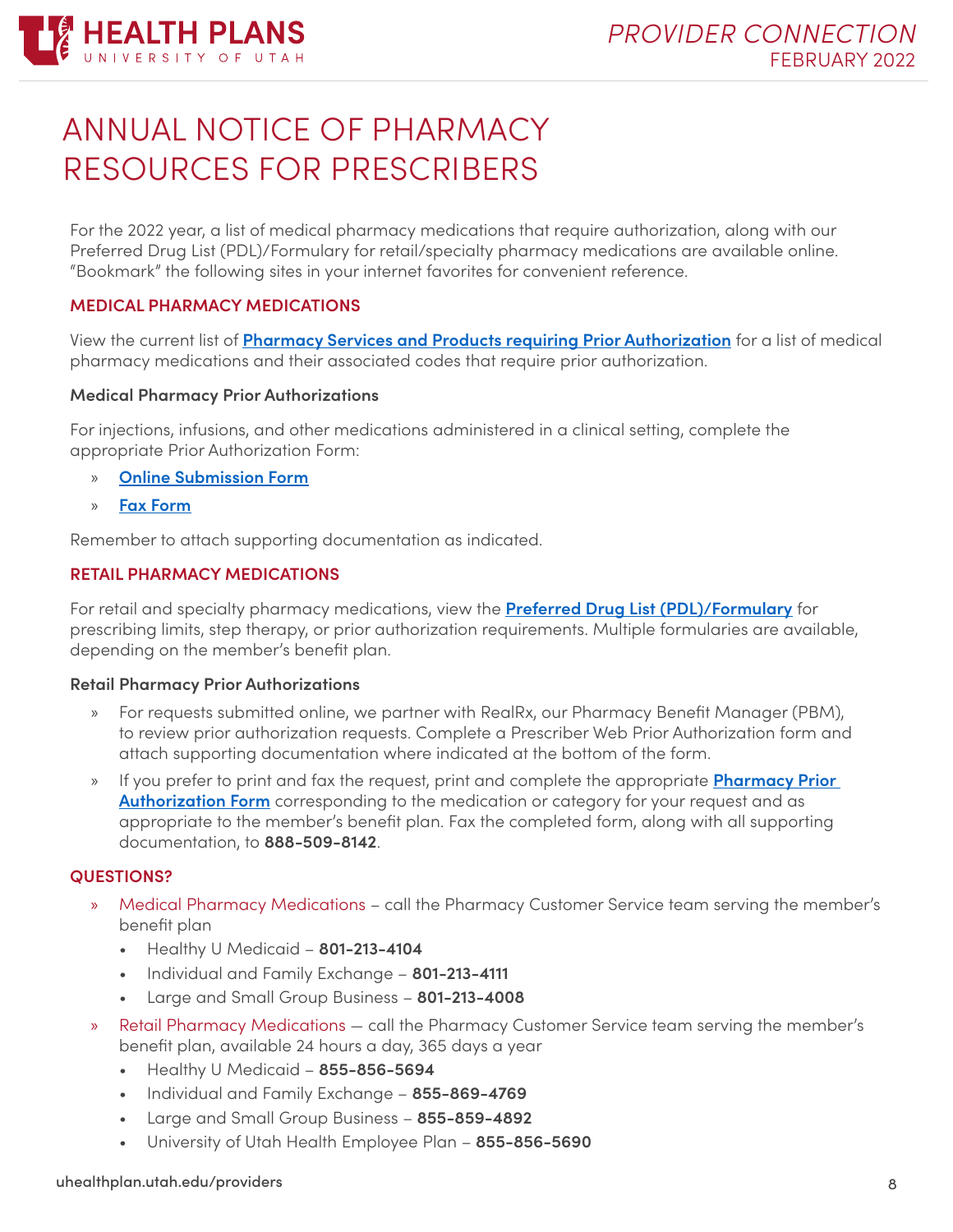

## <span id="page-8-0"></span>**CODING CORNER**

## <span id="page-8-1"></span>CHANGES TO TELEHEALTH PLACE OF SERVICE CODES

To accommodate the wider use of telehealth services, CMS has updated its Place of Service code list, **effective January 1, 2022**.

- **POS 02** is revised to reflect telehealth services where the patient is **not at home**.
- » **POS 10** is added to reflect telehealth services rendered to patients who **are at home**.

U of U Health Plans has adopted these changes and updated our claims processing systems accordingly. Please update your billing systems to ensure the correct place of service is reported and avoid processing delays.



## <span id="page-8-2"></span>REPORTING POTENTIALLY GENDER-SPECIFIC SERVICES

On occasion, it may be appropriate to render a gender-specific service in a situation where the typical gender-specific claims editing would not apply. The Centers for Medicare & Medicaid Services (CMS) has provided guidance on the correct way to report these services. U of U Health Plans follows these guidelines.

- » Institutional providers should report **Condition Code 45** *Ambiguous Gender Category* on claims related to transgender or hermaphrodite issues.
- » Professional providers should report **Modifier KX** *Documentation on File* on the detail line of any gender-specific procedure code(s).

Be certain to report the condition code or modifier to ensure claims are processed correctly and timely.

#### **LEARN MORE:**

**[CMS Manual System, Transmittal 1877, Dated December 18, 2009](https://www.cms.gov/Regulations-and-Guidance/Guidance/Transmittals/downloads/R1877CP.pdf) [MLN Matters®, Number: MM6638, Dated December 18, 2009](https://www.hhs.gov/guidance/sites/default/files/hhs-guidance-documents/MM6638.pdf)**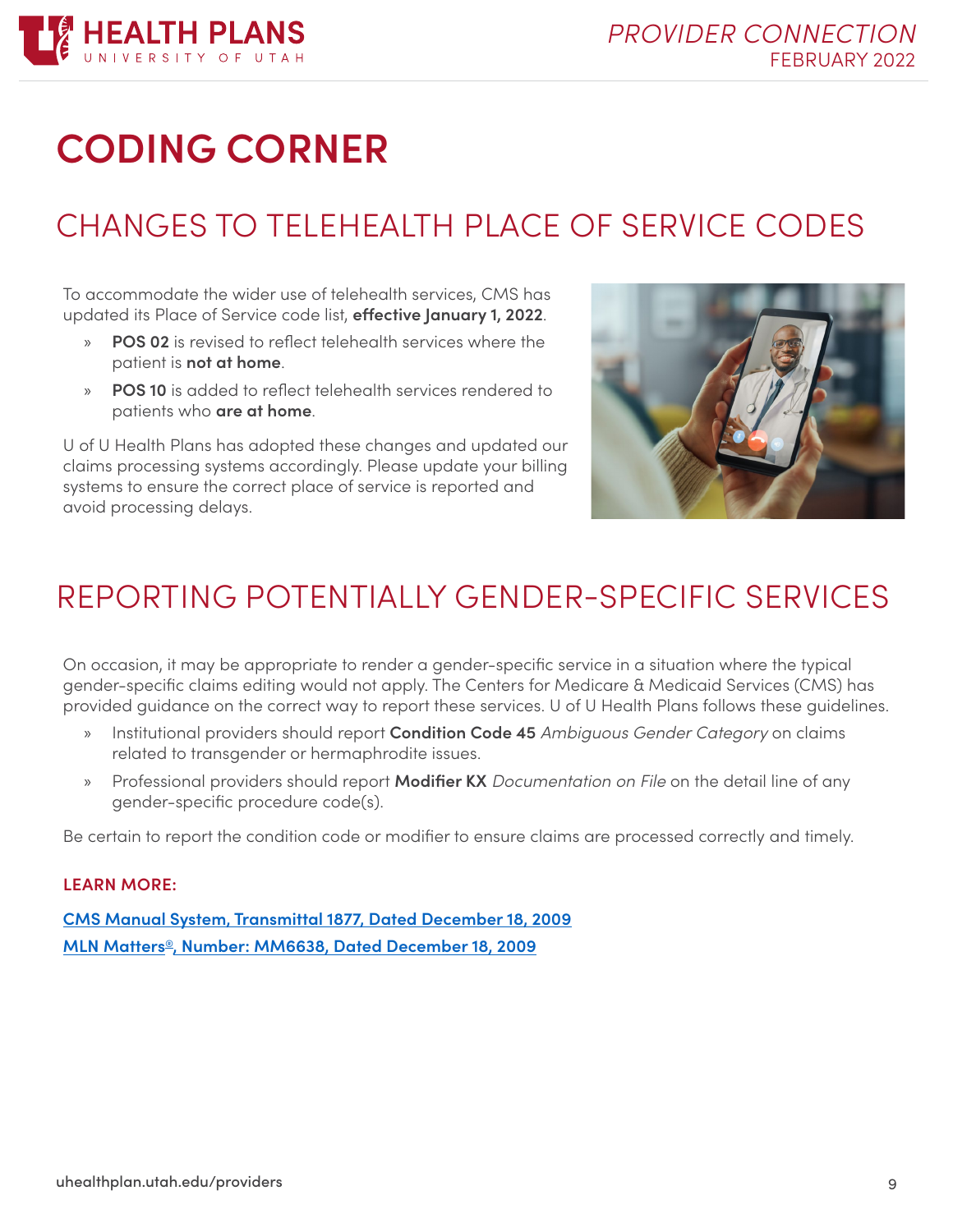

## <span id="page-9-0"></span>**COVERAGE AND REIMBURSEMENT POLICY UPDATES**

University of Utah Health Plans uses coverage policies as guidelines for coverage determinations in accordance with the member's benefits. All new and updated policies, including policies for services requiring prior authorization, are posted on our **[Coverage Policies](https://uhealthplan.utah.edu/medicalpolicy/)** website for 60 days prior to their effective date.

Quarterly notice of recently approved and revised coverage and reimbursement policies is provided in Provider Connection for your convenience. The information listed are summaries of the policies. Click on the hyperlinked policy number to view the coverage or reimbursement policy in its entirety.

The Coverage Policy Updates section of this newsletter does not guarantee coverage is provided for the procedures listed. Coverage policies are used to inform coverage determinations but do not guarantee the service is a covered service. For more information on our coverage policies, visit our **[Coverage Policies](https://uhealthplan.utah.edu/medicalpolicy/)** website or contact your Provider Relations consultant.

We also encourage you to visit our **[Prior Authorization](https://uhealthplan.utah.edu/for-providers/prior-authorization.php)** site frequently to view all medical services that require prior authorization, links to our coverage policies, and information on submitting an authorization request. Services that do not yet have a policy are reviewed using Interqual® criteria.

| <b>NEW MEDICAL POLICIES</b>                                                                                                                                                                                     |                                                                     |                                 |  |  |  |
|-----------------------------------------------------------------------------------------------------------------------------------------------------------------------------------------------------------------|---------------------------------------------------------------------|---------------------------------|--|--|--|
| <b>Policy</b><br><b>Number</b>                                                                                                                                                                                  | <b>Policy Name</b>                                                  | <b>Effective</b><br><b>Date</b> |  |  |  |
| <b>MP-073</b><br>(New)                                                                                                                                                                                          | Prostatic Urethral Lift (UroLift®) for Benign Prostatic Hypertrophy | 01/15/2022                      |  |  |  |
| <b>Commercial Plan:</b>                                                                                                                                                                                         |                                                                     |                                 |  |  |  |
| U of U Health Plans COVERS the urethral lift (Urolift) procedures for the treatment of benign prostatic hyperplasia<br>in certain circumstances. Please see the policy for details.                             |                                                                     |                                 |  |  |  |
| <b>REVISED MEDICAL POLICIES</b>                                                                                                                                                                                 |                                                                     |                                 |  |  |  |
| <b>MP-024</b>                                                                                                                                                                                                   | <b>Corneal Crosslinking</b>                                         | 12/27/2021                      |  |  |  |
| (Revised)                                                                                                                                                                                                       |                                                                     |                                 |  |  |  |
| <b>Commercial Plan:</b>                                                                                                                                                                                         |                                                                     |                                 |  |  |  |
| Specification for an age range (between the ages of 14 and 65) has been noted in the policy.                                                                                                                    |                                                                     |                                 |  |  |  |
| <b>MP-002</b>                                                                                                                                                                                                   | <b>Gender Affirming Surgery</b>                                     | 02/08/2022                      |  |  |  |
| (Revised)                                                                                                                                                                                                       |                                                                     |                                 |  |  |  |
| <b>Commercial Plan:</b>                                                                                                                                                                                         |                                                                     |                                 |  |  |  |
| Language change of one criterion in regards to letters has been modified to improve clarity. From "a letter from<br>the surgeon" to "documentation (letter or clinical notes) from the treating surgical team." |                                                                     |                                 |  |  |  |